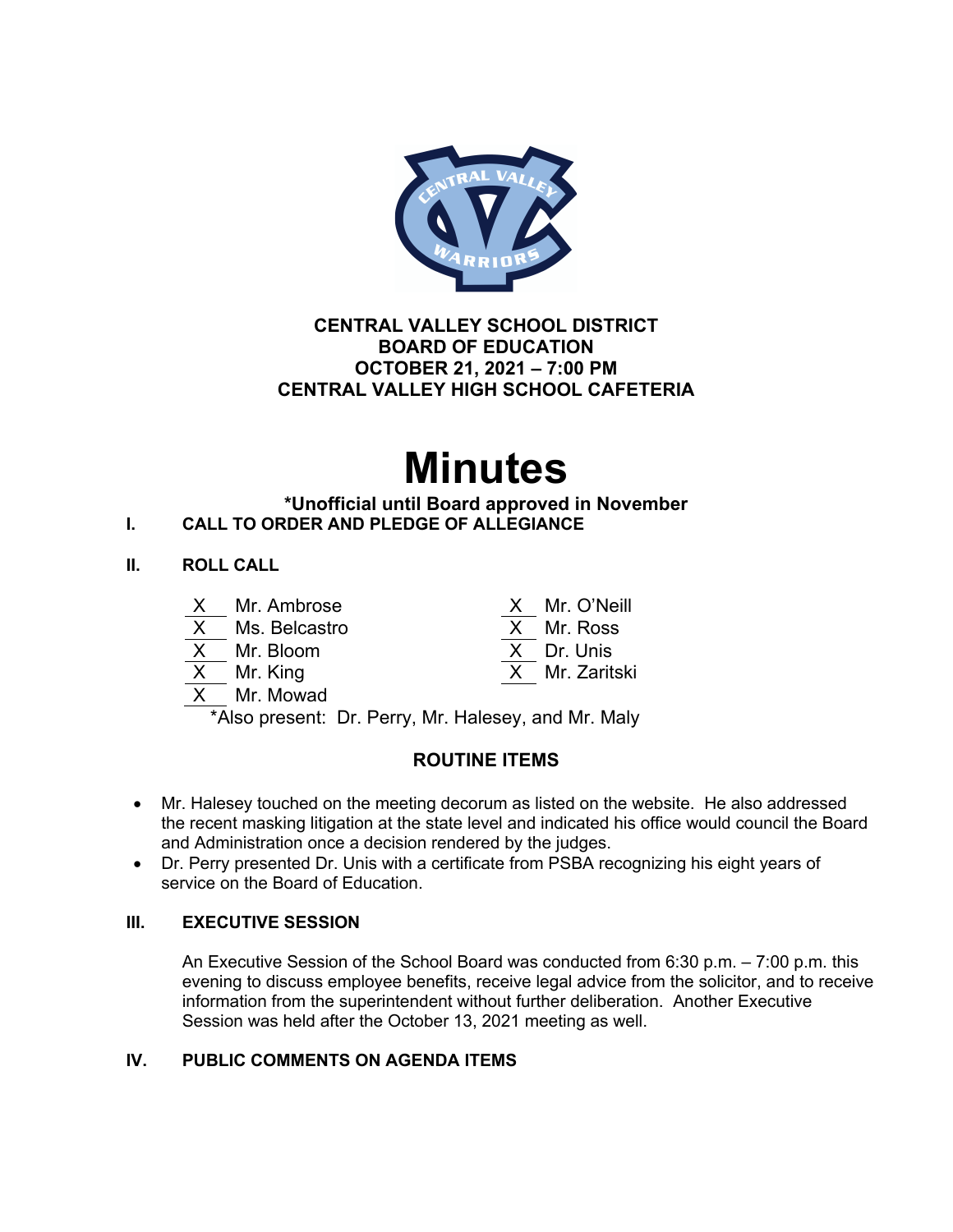#### **V. MINUTES**

1. To approve the combined Voting Session Minutes from September 16, 2021. **Attachment A**

#### **Action required on items 1:**

Motion by Mr. Zaritski Second by Mr. Ross Motion: Carried 9 Yes, 0 No

# **TREASURER'S REPORT – Mr. King, Treasurer**

#### **BUSINESS ITEMS**

- 1. The following bills and reports are submitted for approval:
	- A. PAY BILLS --
	- 1. Confirm the September 2021 General Fund Payments in the amount of \$3,146,941.19. **Attachment C**
	- 2. Confirm the September 2021 Cafeteria Fund Payments in the amount of \$7,891.77. **Attachment D**
	- B. REPORT --
	- 1. To approve the September 2021 Berkheimer Report. **Attachment E**

## **Action required on item 1:**

Motion by Mr. King Second by Mr. Bloom Motion: Carried 9 Yes, 0 No

# **AGENDA ITEMS**

## **A. BOARD/POLICY ITEMS – Ms. Belcastro, Chairperson**

**FYI:** The first reading of the following Policy Addition/Revisions: **Attachment B**

- Policy 113.1 Discipline of Students With Disabilities (Revision)
	- Policy 113.2 Behavior Support (Revision)
	- Policy 113.4 Confidentiality of Special Education Student Information (New)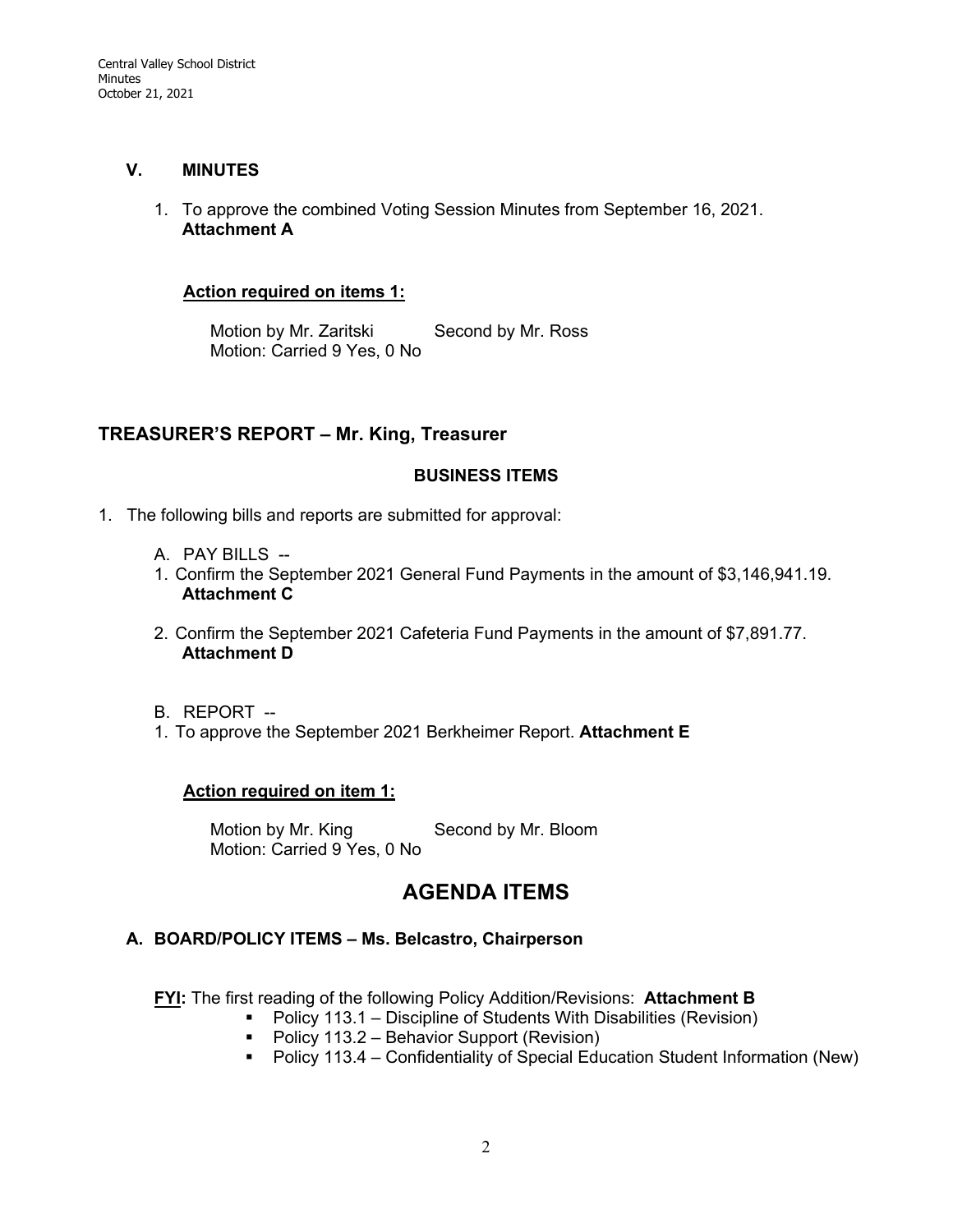# **B. NEGOTIATION ITEMS – Mr. O'Neill, Chairperson**

- 1. To approve to renew the contract of Colleen Kearns, confidential secretary, for a period of four (4) years from July 1, 2022 – June 30, 2026 with a starting salary of \$53,347.80.
- 2. To approve to renew the contract of Mary Ann Kostelic, transition coordinator, for a period of three (3) years from July 1, 2022 – June 30, 2025 with a starting salary of \$42,276.36.
- 3. To approve to renew the contract of Roberta Roma, confidential secretary, for a period of three (3) years from July 1, 2022 – June 30, 2025 with a starting salary of \$38,950.70.
- 4. To approve to renew the contract of Amy Zurynski, confidential secretary, for a period of three (3) years from July 1, 2022 – June 30, 2025 with a starting salary of \$37,815.73.
- 5. In accordance with the provision of Section 508, 1071 and 1073 of the Public School Code of 1949, the Central Valley School District reappoints Dr. Nicholas Perry as the Superintendent of Central Valley School District from July 1, 2022 – June 30, 2027, at a salary of \$152,839.41, terms and conditions of contract pending review and approval by solicitor.

## **Action required on items 1-5:**

Motion by Mr. O'Neill Second by Mr. Zaritski Motion: Carried 9 Yes, 0 No

## **Discussion**:

- Mr. Zaritski thanked Mr. O'Neill for all his effort as well as the negotiating committee on getting these contracts completed.
- Dr. Perry addressed the Board thanking them for their support.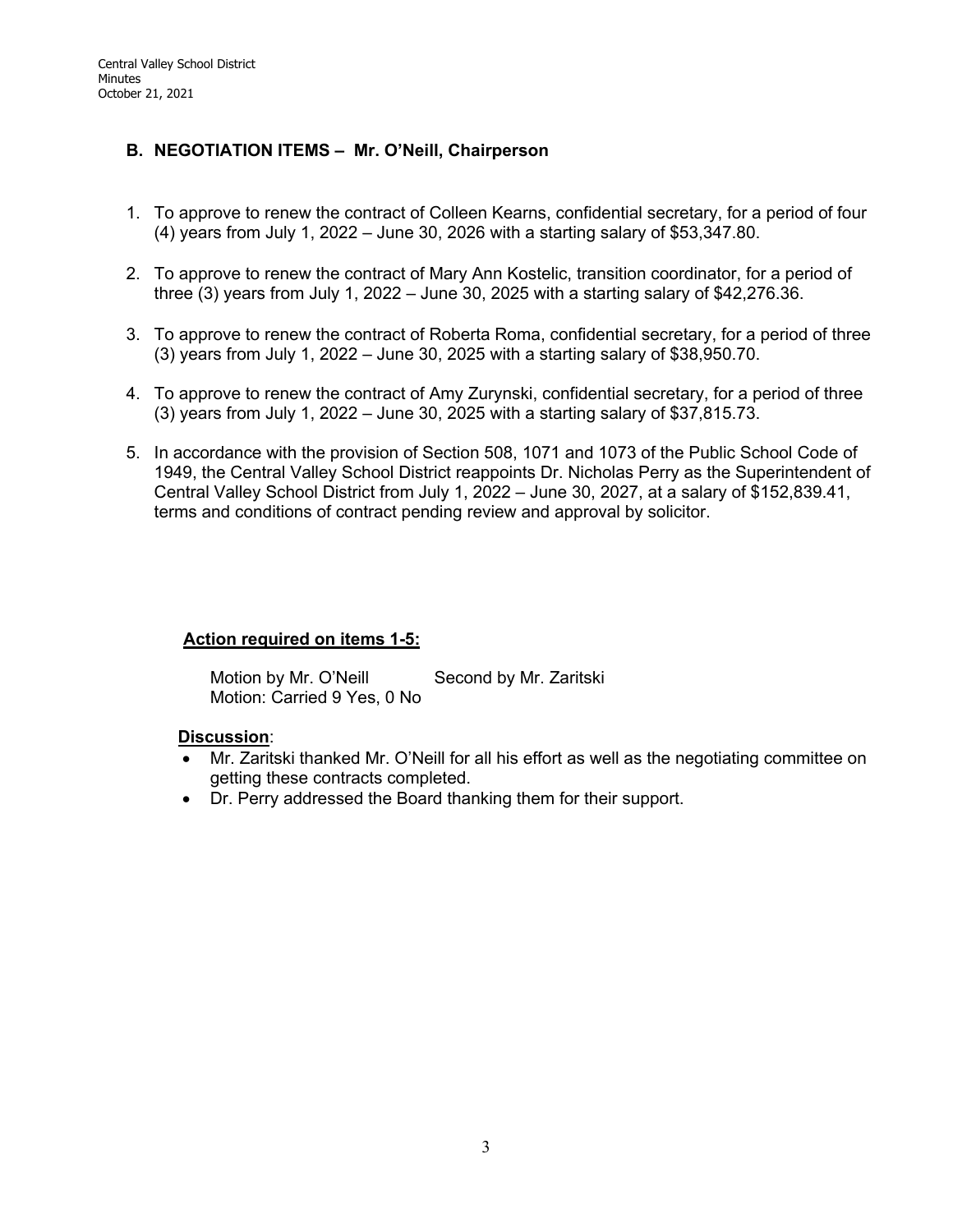# **C. EDUCATION ITEMS – Mr. Ross, Chairperson**

1. To approve/confirm the released time/staff development requests:

| <b>Conference - Location</b>                             | <b>Individual</b>             | <b>Date</b>                           |
|----------------------------------------------------------|-------------------------------|---------------------------------------|
| PHEAA Financial Aid Workshop,<br>Penn State Beaver       | Shannon Istik & Rachael Watts | 9/24/2021                             |
| Gifted Consortium Mtgs, BVIU                             | Lydia Holley                  | 10/7/21 - 5/11/2022<br>(once a month) |
| Ling Training, MIU4                                      | Mary Goss                     | 10/15/2021                            |
| Commonwealth Charter Academy<br>Tech Works, Homestead    | <b>Bill Fiedler</b>           | 10/22/2021                            |
| SAP Fall Coordinators Mtg.,<br><b>Prevention Network</b> | <b>Bernadette Mattica</b>     | 11/4/2021                             |
| PAGE Conference, Pittsburgh                              | Mary Goss                     | 11/4 & 11/5/2021                      |
| Equations Training, MIU4                                 | Mary Goss                     | 12/3/2021                             |

- 2. To approve a contract with The Watson Institute from 7/1/2021- 6/30/2022 to provide Educational Services for a student at a cost of \$95/hour. **Attachment F**
- 3. To approve an addendum to the lease agreement with the Beaver Valley Intermediate Unit to increase the amount of space leased at Todd Lane Elementary to 4,056 square feet with the addition of one (1) classroom space**. Attachment G**

**Action required on items 1-3:**

Motion by Mr. Ross Second by Mr. Mowad Motion: Carried 9 Yes, 0 No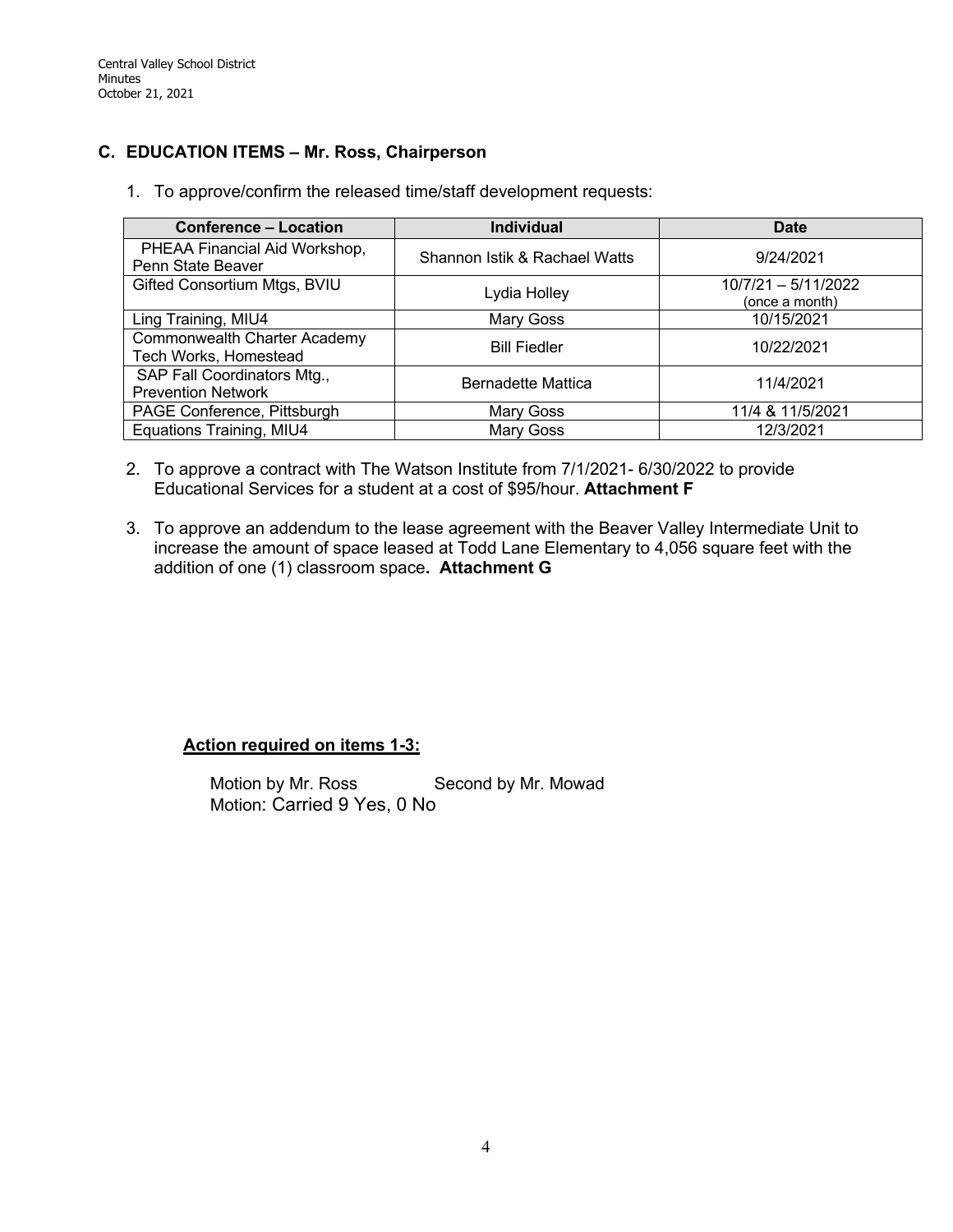Central Valley School District Minutes October 21, 2021

# **D. TECHNOLOGY – Mr. Mowad, Chairperson**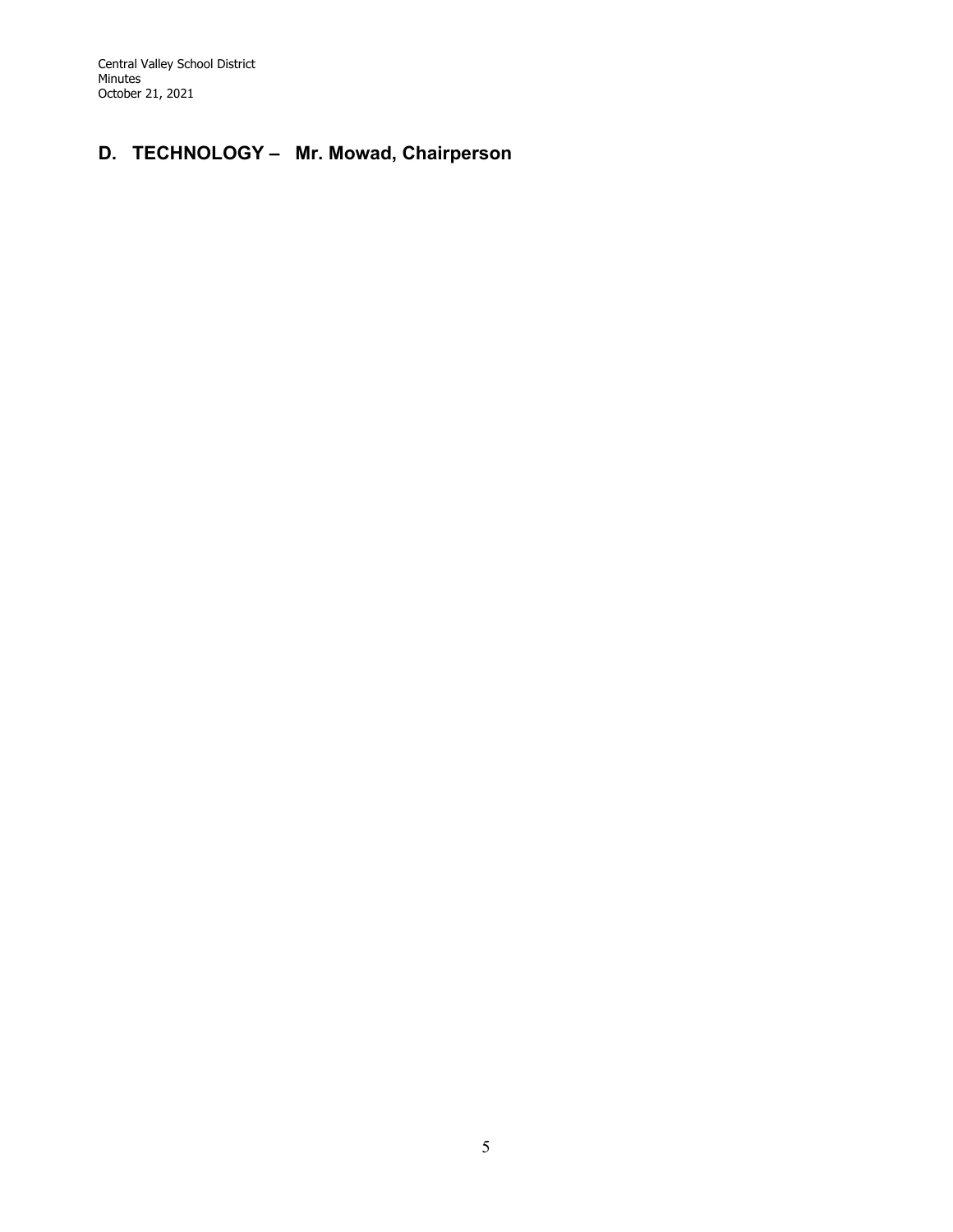# **E. ATHLETICS – Mr. King, Chairperson**

1. To approve the following Winter Coaching staff and stipends pending receipt, review and acceptance of all clearances:

| <b>Boys' Basketball</b>                           |                                     |            |
|---------------------------------------------------|-------------------------------------|------------|
| <b>Brandon Ambrose</b>                            | <b>Head Varsity Coach</b>           | \$8,234.00 |
| <b>Mark Miller</b>                                | <b>Assistant Varsity Coach</b>      | \$2,295.00 |
| <b>Trevor George</b>                              | Head JV Coach                       |            |
| <b>Brian O'Neil</b>                               | <b>Assistant JV Coach</b>           | \$1,000.00 |
| TBD                                               | <b>Volunteer Assistant Coach</b>    | \$0        |
| John George                                       | Eighth Grade Head Coach             | \$1,000.00 |
| <b>Brendan McKeel</b>                             | Seventh Grade Head Coach            | \$1,000.00 |
| <b>Tyler Walker</b>                               | <b>Volunteer Assistant MS Coach</b> |            |
| <b>Girls' Basketball</b>                          |                                     |            |
| Chris Raso                                        | <b>Head Varsity Coach</b>           | \$7,994.00 |
| Ray Pranskey                                      | <b>Assistant Varsity Coach</b>      | \$2,440.00 |
| Mark Lyons                                        | <b>JV Head Coach</b>                | \$1,061.00 |
| <b>TBD</b>                                        | <b>Volunteer Assistant Coach</b>    | \$0        |
| <b>TBD</b>                                        | <b>Volunteer Assistant Coach</b>    | \$0        |
| <b>Wrestling</b>                                  |                                     |            |
| <b>Kevin Mroz</b>                                 | <b>Head Varsity Coach</b>           | \$3,476.00 |
| <b>Jake Turley</b>                                | <b>Assistant Varsity Coach</b>      | \$1,500.00 |
| Joe Smith                                         | <b>MS Head Coach</b>                | \$1,000.00 |
| <b>Matt Dickinson</b>                             | <b>Volunteer Assistant</b>          | \$0        |
| <b>Bruce Morgan</b><br><b>Volunteer Assistant</b> |                                     | \$0        |
| <b>Gymnastics</b>                                 |                                     |            |
| Terri Gazda                                       | <b>Head Varsity Coach</b>           | \$2,532.00 |
| <b>Cherie Mulford</b>                             | <b>Volunteer Assistant</b>          | \$0        |
| Jessica Hysong-Irwin                              | <b>Volunteer Assistant</b>          | \$0        |
| <b>Swimming</b>                                   |                                     |            |
| Larry Palochek                                    | <b>Head Varsity Coach</b>           | \$3,476.00 |
| Lydia Holley                                      | <b>Diving Coach</b>                 | \$983.00   |
| Mark Elder                                        | <b>Volunteer Assistant</b>          | \$0        |
| <b>Hannah Palochek</b>                            | <b>Volunteer Assistant</b>          | \$0        |
| <b>Heather Spinelli</b>                           | <b>Volunteer Assistant</b>          | \$0        |

2. To approve an agreement with the Beaver Area School District for the use of their swimming pool for the 2021-2022 school year.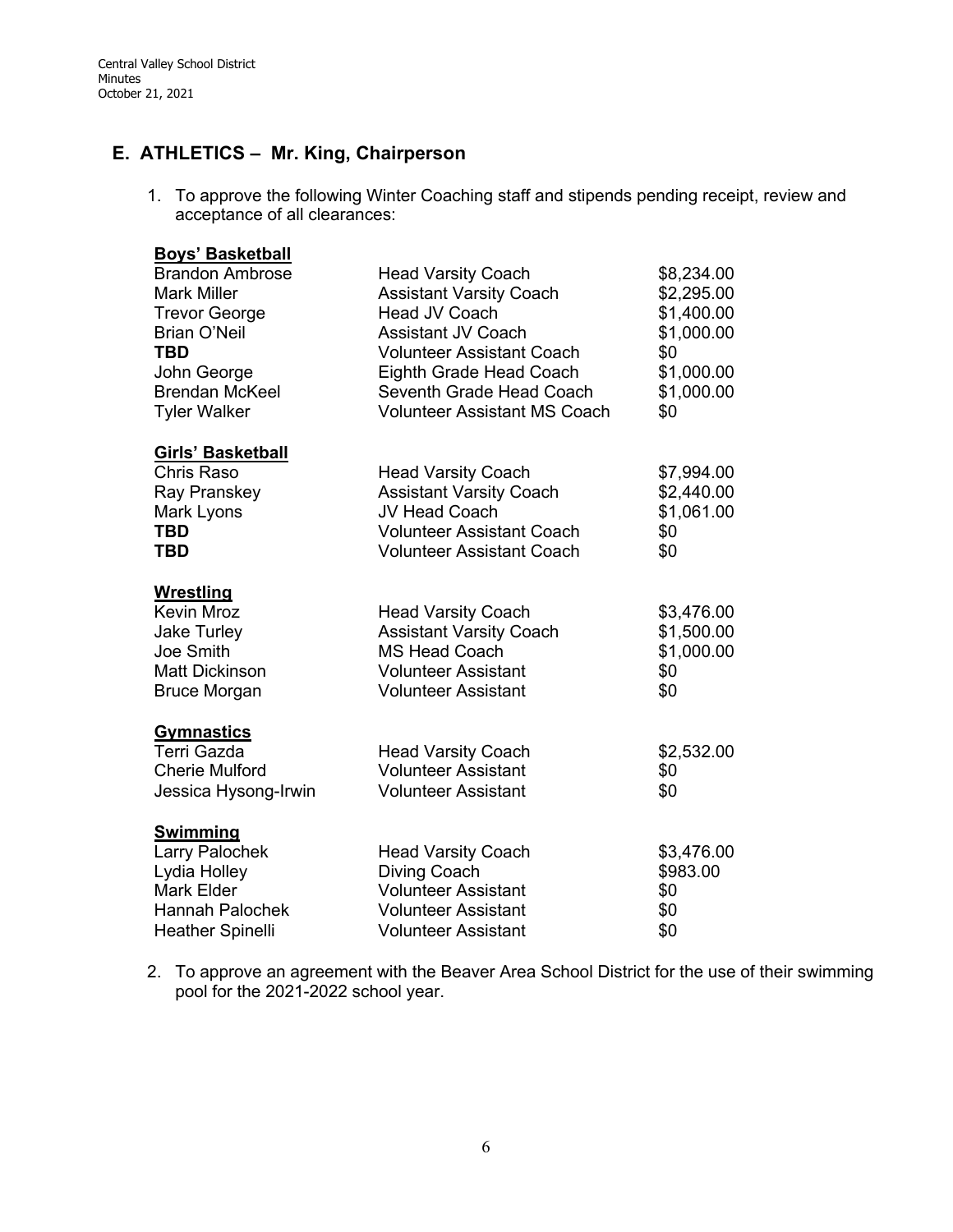- 3. To approve the following sponsors for intramural bowling for the 2021-2022 school year for up to 100 hours at \$12.00 an hour. Roxanne Delon - High School Jennifer Jones - Middle School Jennifer Manganello - Todd Lane Debbie Guiliani - Todd Lane
- 4. To pre-approve the varsity baseball team for a spring trip to Coco Beach, Florida, from March 16, 2022 – March 21, 2022. **Attachment H**
- 5. To pre-approve the varsity softball team for a spring trip to Pigeon Forge, Tennessee, March 24, 2022 through March 27, 2022. **Attachment I**

## **Action required on items 1-5:**

Motion by Mr. King Second by Mr. Ambrose Motion: Carried 9 Yes, 0 No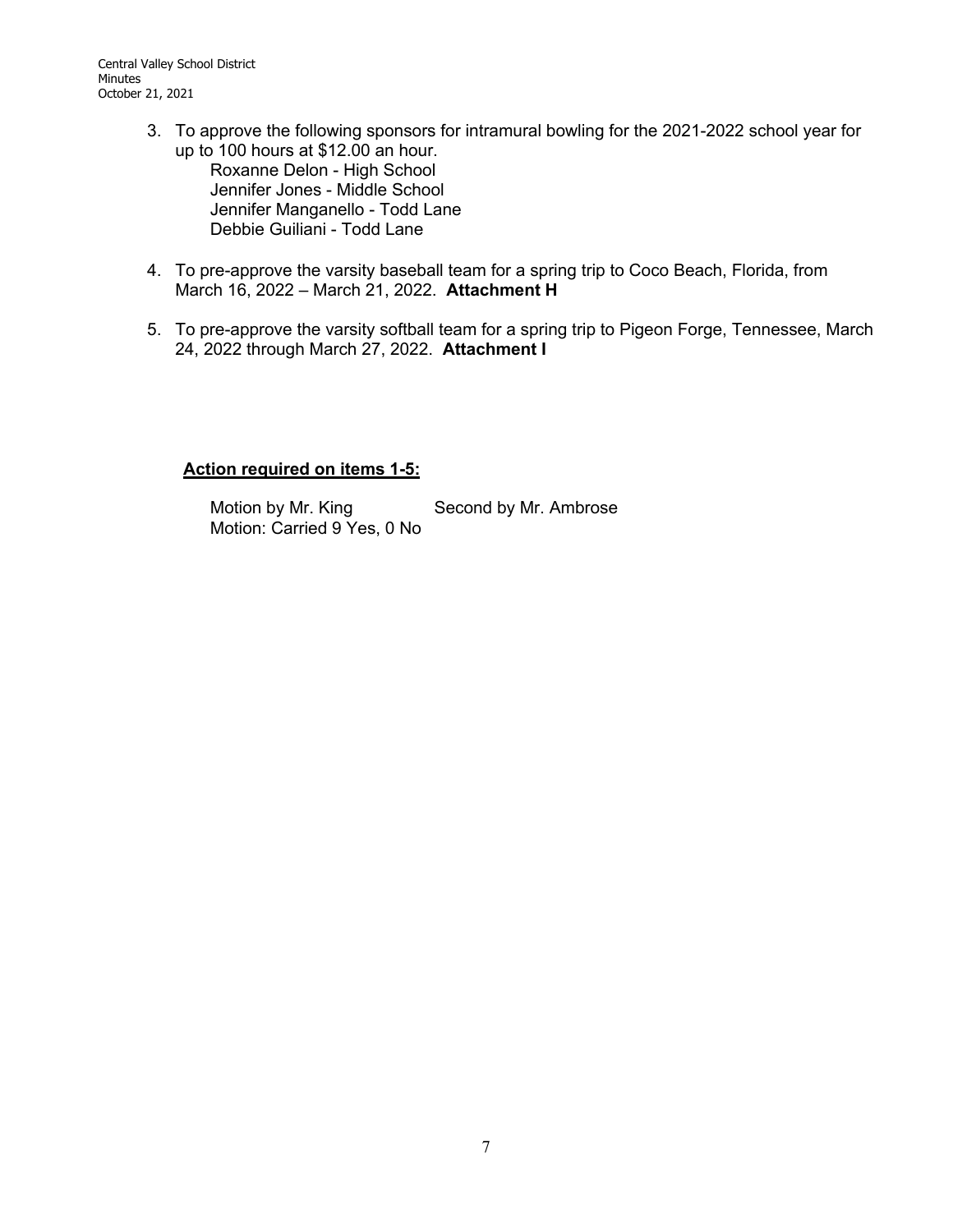# **F. EXTRA CURRICULAR ACTIVITIES – Dr. Unis, Chairperson**

# **FYI – Field Trips**

| <b>Destination</b>                  | Group                                  | <b>Date</b>         |
|-------------------------------------|----------------------------------------|---------------------|
| Raccoon Creek State Park Lake       | HS Conservation Science & Ecology      | 10/2 & 10/3/2021    |
| Mock Trial Boot Camp, Riverside HS  | MS Gifted                              | 10/8/2021           |
| Flight 93 Memorial, Shanksville, PA | Grade 8 Honors Reading                 | 10/11/2021          |
| <b>CV Middle School</b>             | Mentors for MS/Peace Club              | $10/13 - 5/13/2021$ |
| <b>CCBC</b> Dome                    | Grade 8 BC Energy & Adv. Manufacturing | 10/14/2021          |
|                                     | Careers                                |                     |
| Kennywood                           | <b>HS Students</b>                     | 10/16/2021          |
| Science on the Run, New Brighton    | TL Gifted                              | 10/19/2021          |
| <b>School District</b>              |                                        |                     |
| Riverside HS                        | MS/HS Gifted                           | 10/27/2021          |
| Westminster College, PA             | <b>HS Honors Chorus</b>                | 10/28, 10/29, &     |
|                                     |                                        | 10/30/21            |
| Robotics Experience, BVIU           | Grade 6 Gifted                         | 12/9/2021           |
| Sharon HS                           | <b>HS District Chorus</b>              | 2/10 & 2/11/2022    |
| <b>Butler Area Intermediate HS</b>  | <b>HS Region Chorus</b>                | 3/24, 3/25/2022     |
| Allegheny General Hospital          | HS Anatomy/Physiology                  | 3/24/2022           |
| Carnegie Science Center             | Grade 4                                | 5/27/2022           |
| Geneva College                      | <b>TL/MS/HS Gifted</b>                 | 11/18/2021          |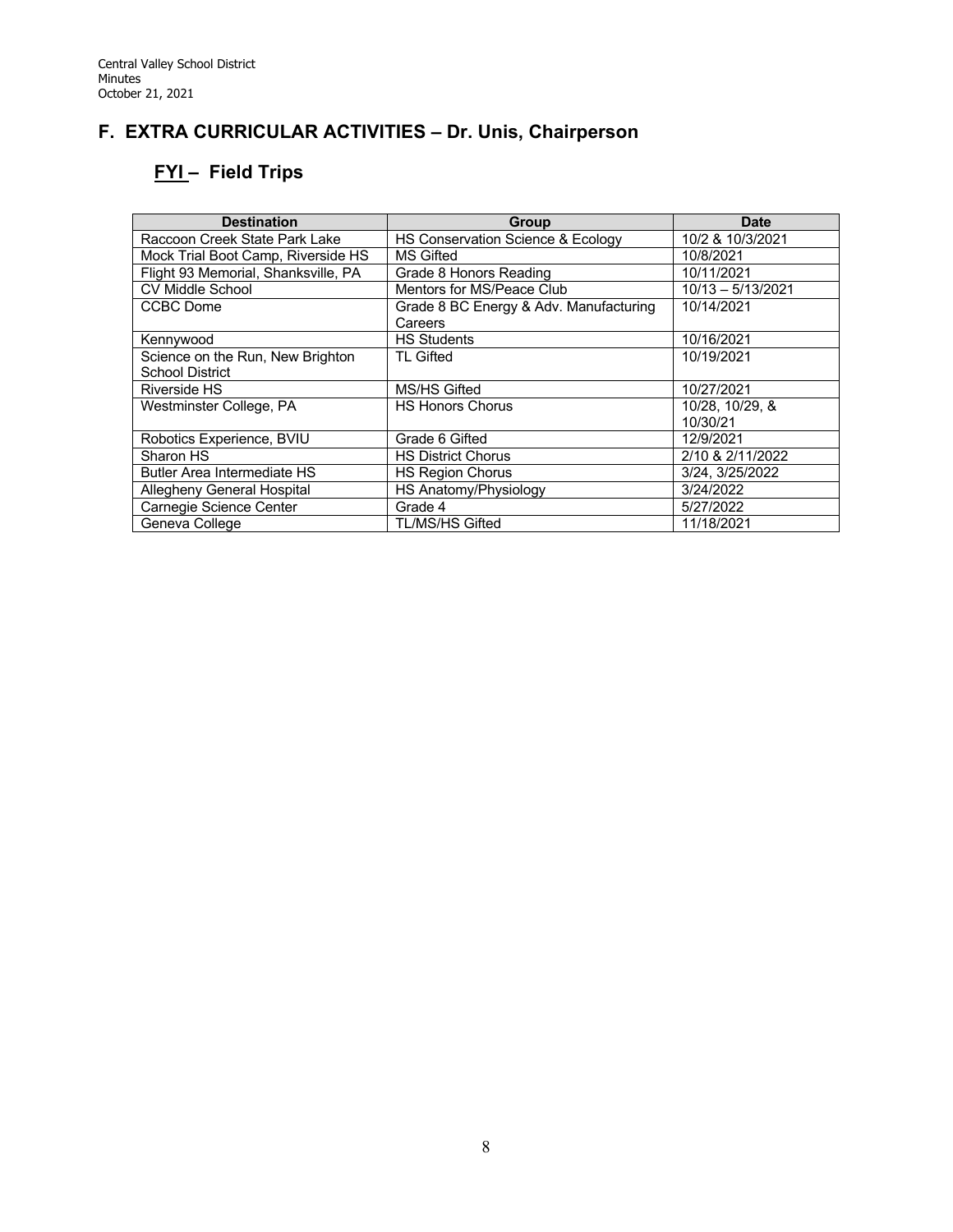# **G. BUILDINGS AND GROUNDS – Mr. Zaritski, Chairperson**

1. To approve/confirm the following Building Usage requests pending final approval from the Superintendent regarding the review of the Organizations Health and Safety Plan as well as Liability Waiver sign off.

| <b>Building</b>   | <b>Organization</b> | <b>Date</b>   | <b>Purpose</b>  |
|-------------------|---------------------|---------------|-----------------|
| HS Auxiliary/TL & | C Youth Basketball  | $11/8/2021 -$ | Skills practice |
| CAG Gymnasiums*   |                     | 3/31/2022     |                 |

\*Pending availability on certain days of the week

#### **Action required on item 1:**

Motion by Mr. Zaritski Second by Dr. Unis Motion: Carried 9 yes, 0 No

## **Discussion:**

- Mr. Zaritski provided an update from the Buildings & Grounds committee meeting regarding the Center Grange project. He also gave a timeline on the Center Grange Project indicating this information is *subject to change*:
	- o Land Development Approval May 2022<br>
	May 2022 b Dids and awards  $\circ$  Bids and awards

o Construction to Begin July 2022

- o Duration of project estimated 14 months
- o Substantial Completion and occupancy August 2023
- Mr. Zaritski also said that he looks for the architects to do a presentation to the Board and Public in November.
- Also discussed, the sewer line work being done in November at Todd Lane.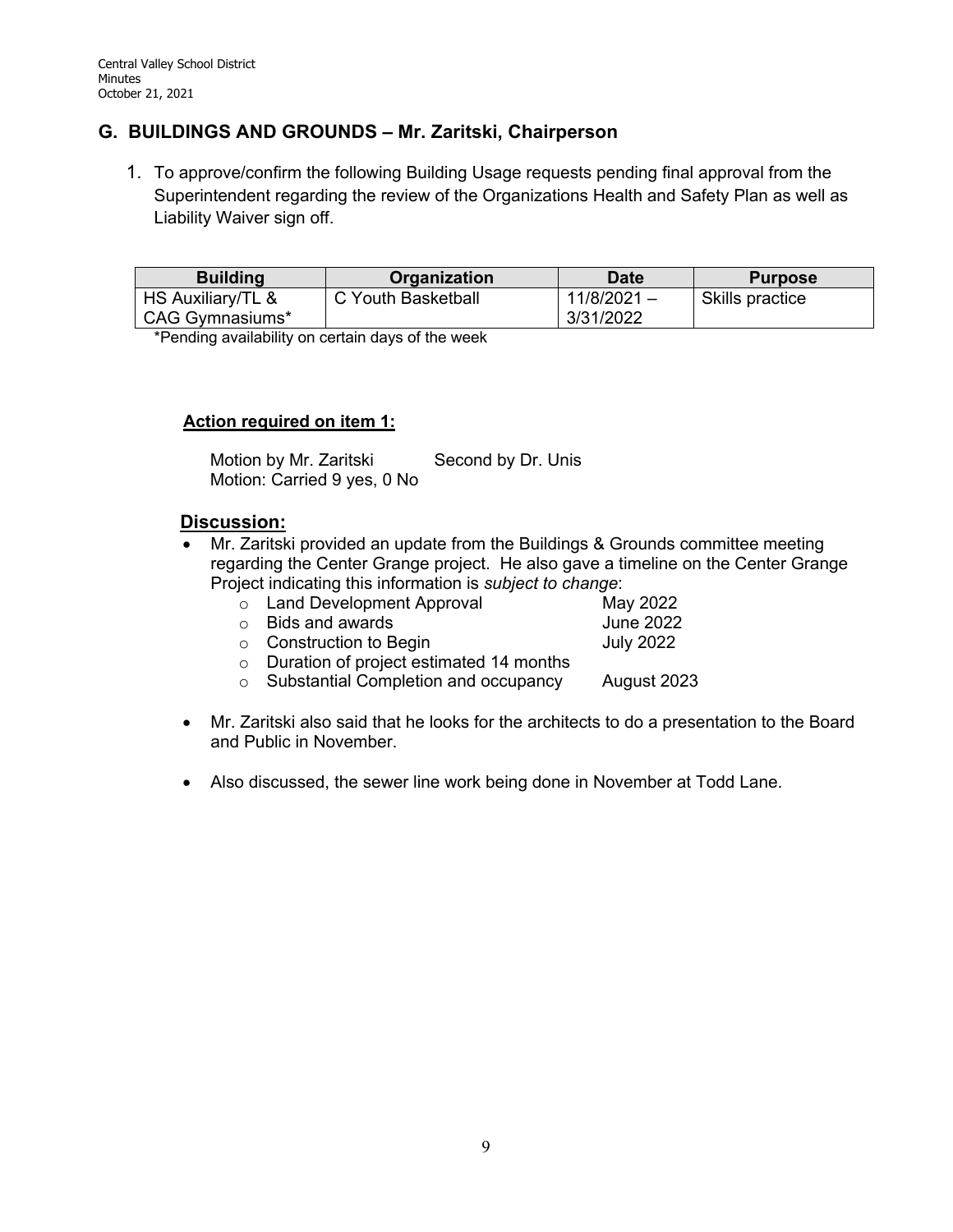# **H. PERSONNEL ITEMS – Mr. Bloom, Chairperson**

- 1. To approve the additions to the 2021/2022 Substitute List pending receipt, review, and acceptance of all clearances. **Attachment J**
- 2. To approve the resignation of Patricia Conkle, paraprofessional, effective October 15, 2021. **Attachment K**
- 3. To approve a FMLA request for a paraprofessional from September 23, 2021 through December 23, 2021.
- 4. To approve a FMLA request for a teacher from November 15, 2021 through March 23, 2022.
- 5. To approve an unpaid leave request for a teacher from March 24, 2022 through June 3, 2022.
- 6. To approve an intermittent leave for a cafeteria worker from September 28, 2021 through June 3, 2022.
- 7. To approve a FMLA request for a paraprofessional from September 27, 2021 through November 8, 2021.
- 8. To approve the resignation of Daniel Gallagher, custodian, effective immediately. **Attachment L**
- 9. To approve a FMLA request for a high school teacher from February 14, 2022 through June 22, 2022.
- 10. To approve the resignation of Ida Moran, paraprofessional, effective October 22, 2021. **Attachment M**

## **Action required on items 1-4 and 6-10:**

Motion by Mr. Bloom Second by Mr. Mowad Motion Carried 9 Yes, 0 No

#### **Action required on item 5**

Motion by Mr. Bloom Second by Mr. Zartiski Motion Denied 0 Yes, 9 No